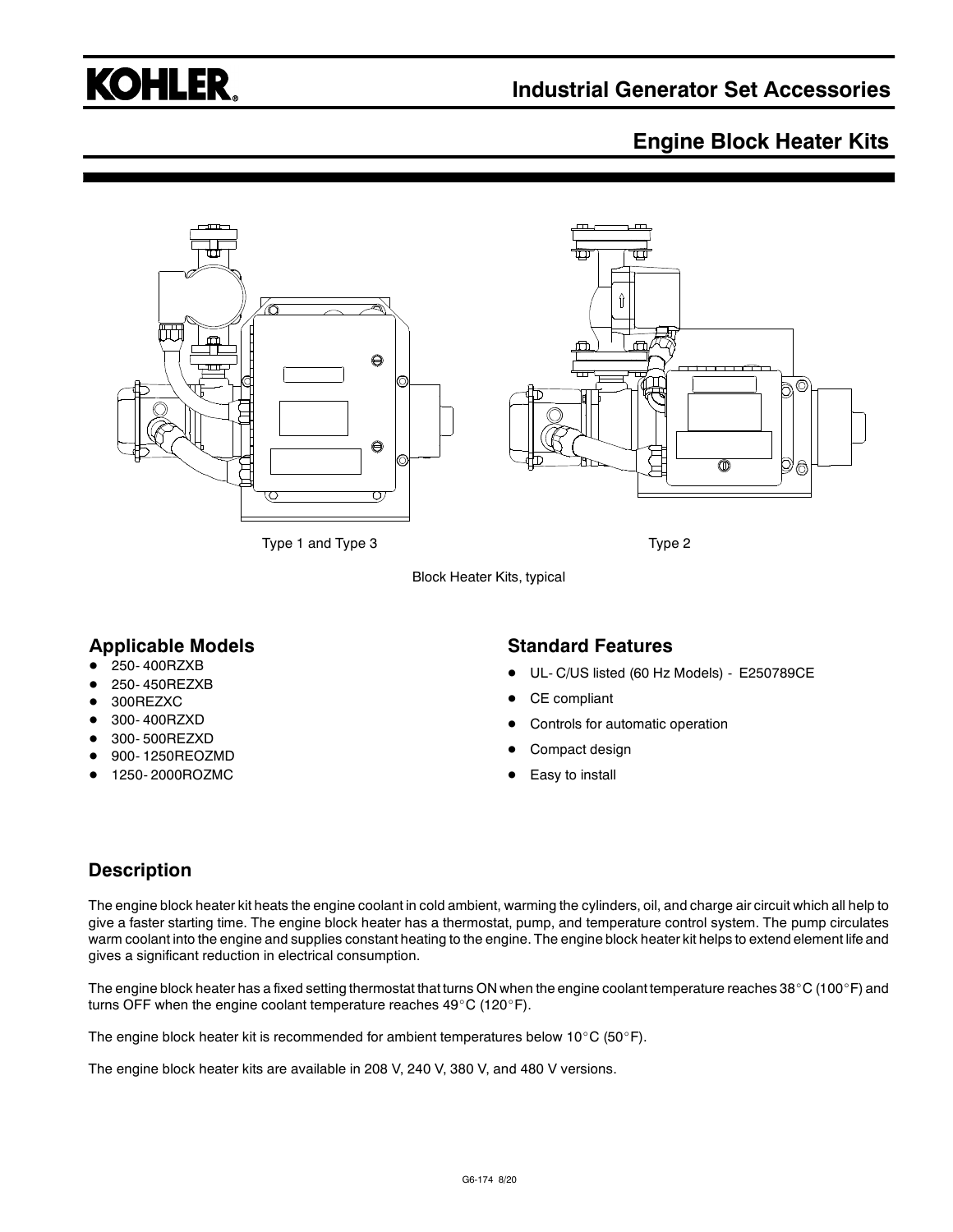# **Block Heater Specifications**

| <b>Heating Fluid</b>                | Engine Coolant (50% Glycol/50% Water)               |  |  |  |
|-------------------------------------|-----------------------------------------------------|--|--|--|
| <b>Fixed Thermostat</b>             | 38°-49°C (100°-120°F)                               |  |  |  |
| <b>Flow</b>                         | 10 GPM (2.2m <sup>3</sup> /hr) @ 10 ft head (3 mWc) |  |  |  |
| <b>Pump Power</b>                   | 70W (50 Hz), 97W (60 Hz)                            |  |  |  |
| Max. Pressure                       | 125 psi (860 kPa)                                   |  |  |  |
| <b>Pressure Loss</b>                | 0.2 psi (1.5 kPa)                                   |  |  |  |
| Inlet Plumbing                      | 1.0 in. NPT                                         |  |  |  |
| <b>Outlet Plumbing</b>              | 1.0 in. NPT                                         |  |  |  |
| Main Control Box Ingress Protection | <b>NEMA 4 (IP66)</b>                                |  |  |  |
| Motor Ingress Protection            | IP44 (50 Hz), NEMA 2 (60 Hz)                        |  |  |  |

# **Specifications**

| <b>Block Heater Kit Number</b> | Component | Watts | Voltage | Phase        | <b>Type</b>             |
|--------------------------------|-----------|-------|---------|--------------|-------------------------|
| GM64396-KA1                    | GM62499   | 9000  | 240     | $\mathbf{1}$ | $\overline{2}$          |
| GM64396-KA2                    | GM62500   | 9000  | 480     | $\mathbf{1}$ | 3                       |
| GM64396-KA3                    | GM62501   | 9000  | 240     | 3            | 1                       |
| GM64396-KA4                    | GM62502   | 9000  | 380     | 3            | $\mathbf{1}$            |
| GM64396- KA5                   | GM62498   | 9000  | 480     | 3            | 1                       |
| GM64396- KA6                   | GM62509   | 9000  | 208     | $\mathbf{1}$ | $\overline{2}$          |
| GM64396-KP1                    | GM62499   | 9000  | 240     | $\mathbf{1}$ | $\overline{2}$          |
| GM64396-KP2                    | GM62500   | 9000  | 480     | $\mathbf{1}$ | 3                       |
| GM64396-KP3                    | GM62501   | 9000  | 240     | 3            | $\mathbf{1}$            |
| GM64396-KP4                    | GM62502   | 9000  | 380     | 3            | $\mathbf{1}$            |
| GM64396-KP5                    | GM62498   | 9000  | 480     | 3            | $\mathbf{1}$            |
| GM64396-KP6                    | GM62509   | 9000  | 208     | $\mathbf{1}$ | $\overline{2}$          |
| GM64397-KA1                    | GM62499   | 9000  | 240     | $\mathbf{1}$ | $\overline{2}$          |
| GM64397-KA2                    | GM62501   | 9000  | 240     | 3            | $\overline{\mathbf{c}}$ |
| GM64397- KA3                   | GM62502   | 9000  | 380     | 3            | $\mathbf{1}$            |
| GM64397-KA4                    | GM62498   | 9000  | 480     | 3            | 1                       |
| GM64397-KA5                    | GM62500   | 9000  | 480     | $\mathbf{1}$ | 3                       |
| GM64397-KA6                    | GM62509   | 9000  | 208     | 1            | $\overline{2}$          |
| GM64397-KP1                    | GM62499   | 9000  | 240     | $\mathbf{1}$ | $\overline{2}$          |
| GM64397-KP2                    | GM62501   | 9000  | 240     | 3            | $\overline{c}$          |
| GM64397-KP3                    | GM62502   | 9000  | 380     | 3            | $\mathbf{1}$            |
| GM64397-KP4                    | GM62498   | 9000  | 480     | 3            | 1                       |
| GM64397-KP5                    | GM62500   | 9000  | 480     | $\mathbf{1}$ | 3                       |
| GM64397-KP6                    | GM62509   | 9000  | 208     | $\mathbf{1}$ | $\overline{2}$          |
| GM64398-KA1                    | GM62499   | 9000  | 240     | $\mathbf{1}$ | $\overline{2}$          |
| GM64398-KA2                    | GM62501   | 9000  | 240     | 3            | $\mathbf{1}$            |
| GM64398- KA3                   | GM62502   | 9000  | 380     | 3            | 1                       |
| GM64398- KA4                   | GM62498   | 9000  | 480     | 3            | $\mathbf{1}$            |
| GM64398-KA5                    | GM62500   | 9000  | 480     | $\mathbf{1}$ | 3                       |
| GM64398-KA6                    | GM62499   | 9000  | 240     | $\mathbf{1}$ | $\overline{c}$          |
| GM64398-KA7                    | GM62501   | 9000  | 240     | 3            | 1                       |
| GM64398-KA8                    | GM62502   | 9000  | 380     | 3            | $\mathbf{1}$            |
| GM64398-KA9                    | GM62498   | 9000  | 480     | 3            | 1                       |
| GM64398-KA10                   | GM62500   | 9000  | 480     | $\mathbf{1}$ | 3                       |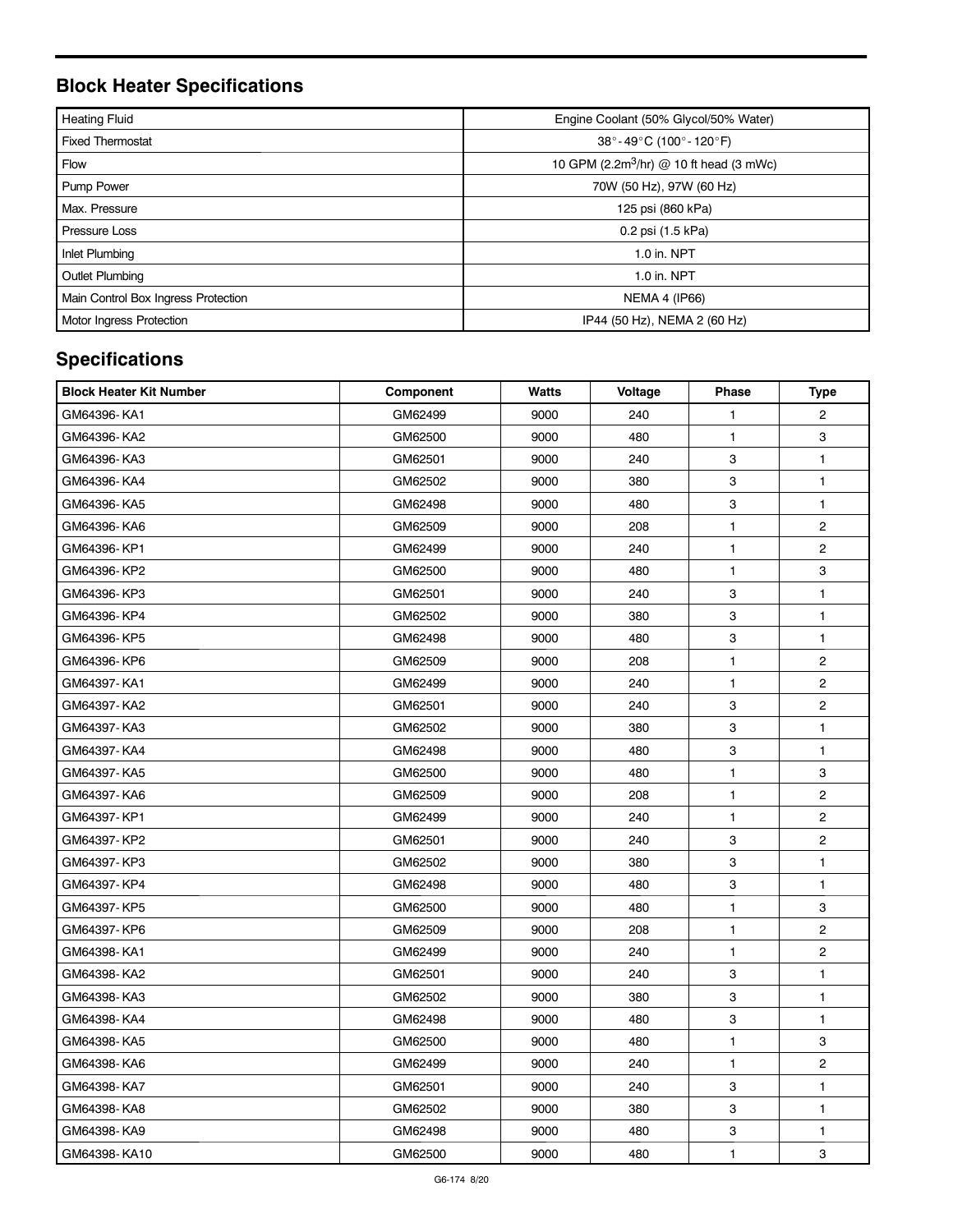# **Specifications (Continued)**

| <b>Block Heater Kit Number</b> | Component | <b>Watts</b> | Voltage | <b>Phase</b> | <b>Type</b>             |
|--------------------------------|-----------|--------------|---------|--------------|-------------------------|
| GM64398-KA11                   | GM62509   | 9000         | 208     | 1            | $\overline{c}$          |
| GM64398-KA12                   | GM62509   | 9000         | 208     | 1            | $\overline{2}$          |
| GM64398-KP1                    | GM62499   | 9000         | 240     | 1            | $\overline{c}$          |
| GM64398-KP2                    | GM62501   | 9000         | 240     | 3            | $\mathbf{1}$            |
| GM64398-KP3                    | GM62502   | 9000         | 380     | 3            | $\mathbf{1}$            |
| GM64398-KP4                    | GM62498   | 9000         | 480     | 3            | $\mathbf{1}$            |
| GM64398-KP5                    | GM62500   | 9000         | 480     | 1            | 3                       |
| GM64398-KP6                    | GM62499   | 9000         | 240     | 1            | $\overline{\mathbf{c}}$ |
| GM64398-KP7                    | GM62501   | 9000         | 240     | 3            | $\mathbf{1}$            |
| GM64398-KP8                    | GM62502   | 9000         | 380     | 3            | $\mathbf{1}$            |
| GM64398-KP9                    | GM62498   | 9000         | 480     | 3            | $\mathbf{1}$            |
| GM64398-KP10                   | GM62500   | 9000         | 480     | 1            | 3                       |
| GM64398-KP11                   | GM62509   | 9000         | 208     | 1            | $\overline{c}$          |
| GM64398-KP12                   | GM62509   | 9000         | 208     | 1            | $\overline{c}$          |
| GM74160-KA1                    | GM62511   | 6000         | 240     | 1            | $\overline{c}$          |
| GM74160-KA2                    | GM62512   | 6000         | 480     | 1            | 3                       |
| GM74160-KA3                    | GM62513   | 6000         | 240     | 3            | 1                       |
| GM74160-KA4                    | GM62514   | 6000         | 380     | 3            | $\mathbf{1}$            |
| GM74160-KA5                    | GM62510   | 6000         | 480     | 3            | $\mathbf{1}$            |
| GM74160-KA6                    | GM77835   | 6000         | 208     | 1            | $\overline{c}$          |
| GM75287-KA1                    | GM62511   | 6000         | 240     | 1            | $\overline{c}$          |
| GM75287-KA2                    | GM62512   | 6000         | 480     | 1            | 3                       |
| GM75287- KA3                   | GM62513   | 6000         | 240     | 3            | $\mathbf{1}$            |
| GM75287- KA4                   | GM62514   | 6000         | 380     | 3            | $\mathbf{1}$            |
| GM75287- KA5                   | GM62510   | 6000         | 480     | 3            | $\mathbf{1}$            |
| GM75287- KA6                   | GM77835   | 6000         | 208     | 1            | $\overline{c}$          |
| GM111086-KA1                   | GM62511   | 6000         | 240     | 1            | $\overline{c}$          |
| GM111086-KA2                   | GM62512   | 6000         | 480     | 1            | 3                       |
| GM111086-KA3                   | GM62513   | 6000         | 240     | 3            | 1                       |
| GM111086-KA4                   | GM62510   | 6000         | 480     | 3            | $\mathbf{1}$            |
| GM111086-KA5                   | GM77835   | 6000         | 208     | 1            | $\overline{\mathbf{c}}$ |
| GM111086-KA6                   | GM62514   | 6000         | 380     | 3            | $\mathbf{1}$            |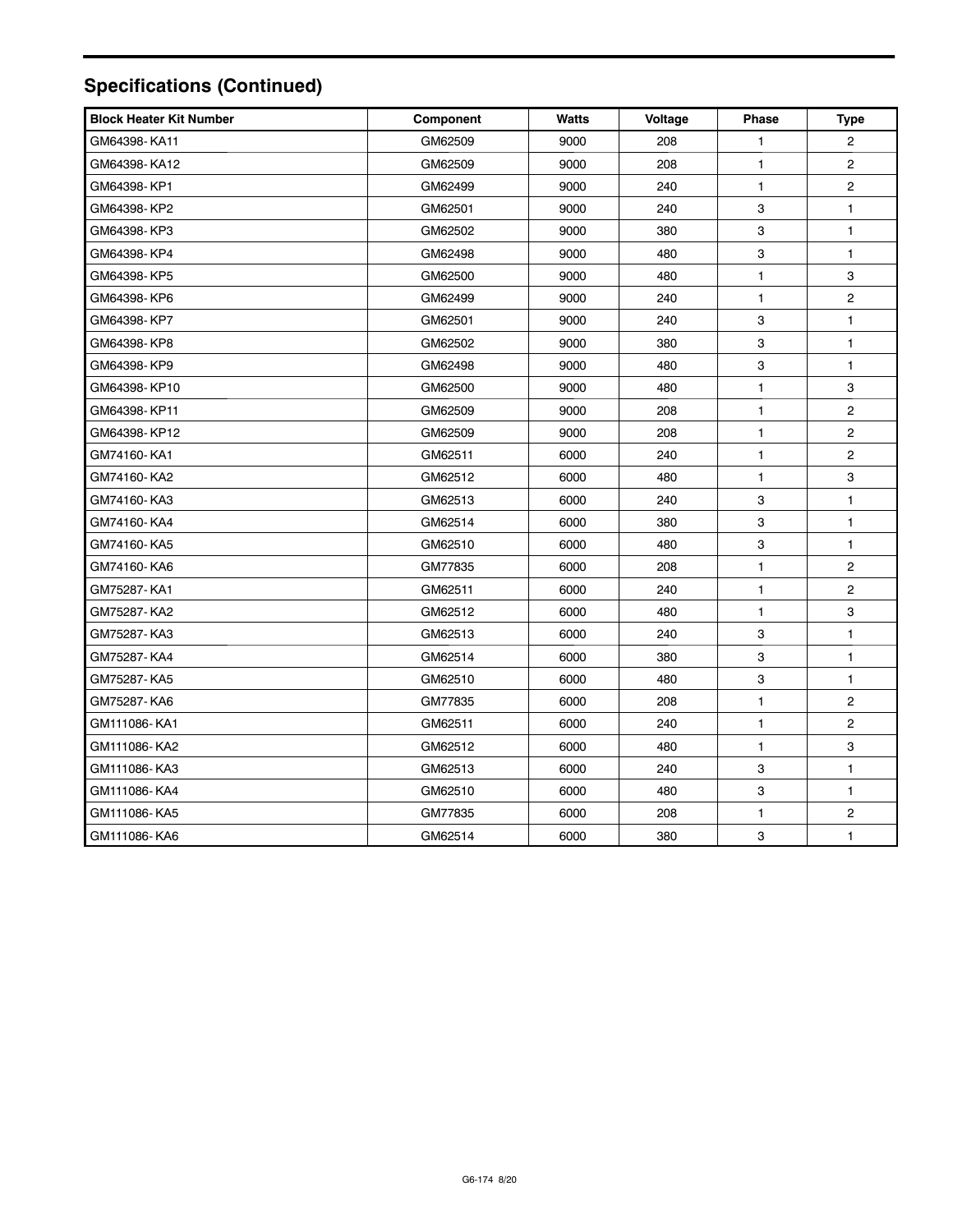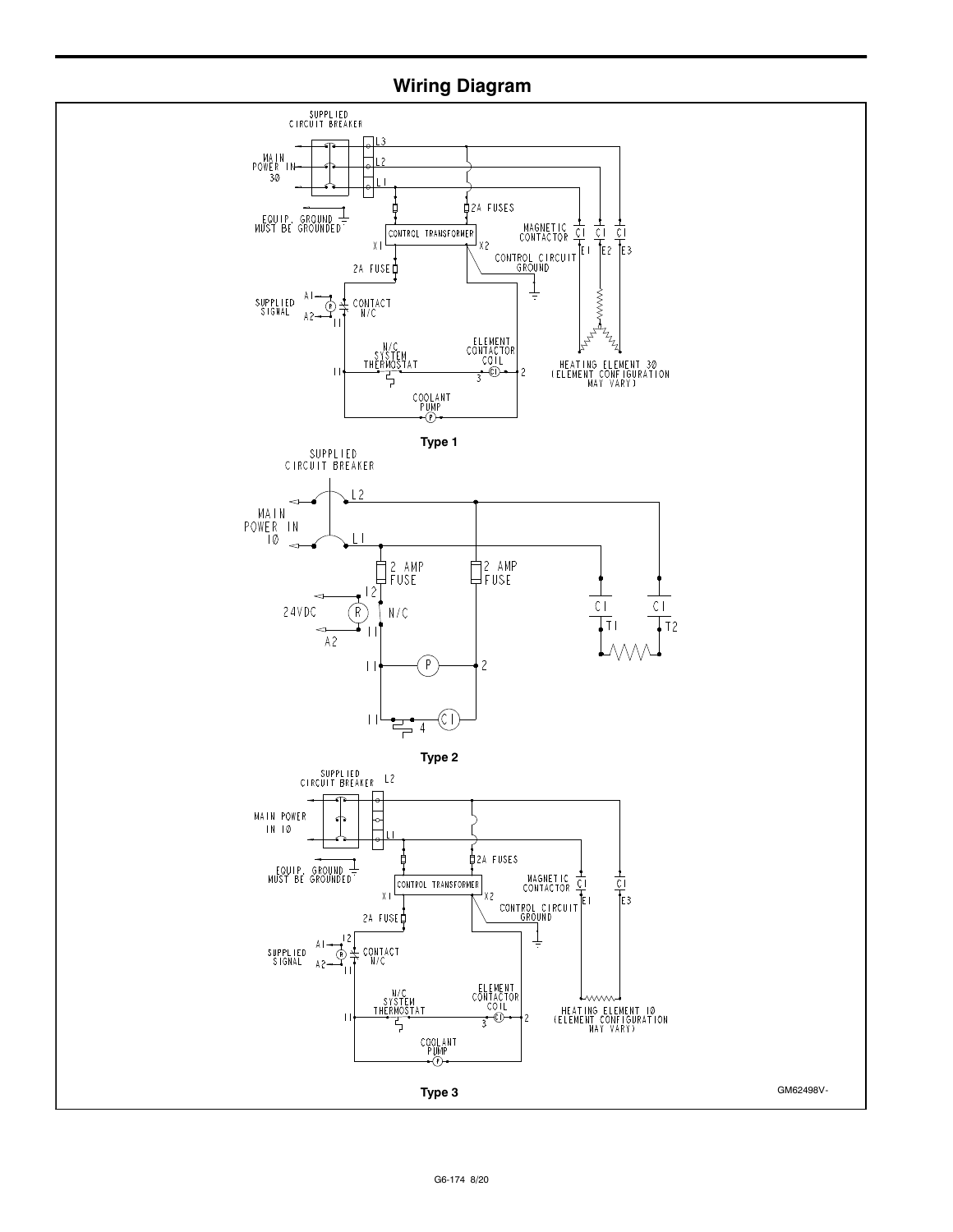### **Dimensions and Weights**

Block heater type 1 and type 3 size, L x W x H, mm (in): 493.9 x 298.5 x 436.7 (26.53 x 10.4 x 12.9)<br>Block heater type 2 size, L x W x H, mm (in): 493.9 x 297.7 x 378.8 (26.53 x 11.7 x 14.9) Block heater type 2 size, L x W x H, mm (in):  $493.9 \times 25$ <br>Block heater type 1 and 3 weight, kg (lb):  $24.5$  (54) Block heater type 1 and 3 weight, kg (lb):<br>
Block heater type 2 weight, kg (lb):<br>
16.8 (37) Block heater type 2 weight,  $kg$  (lb):